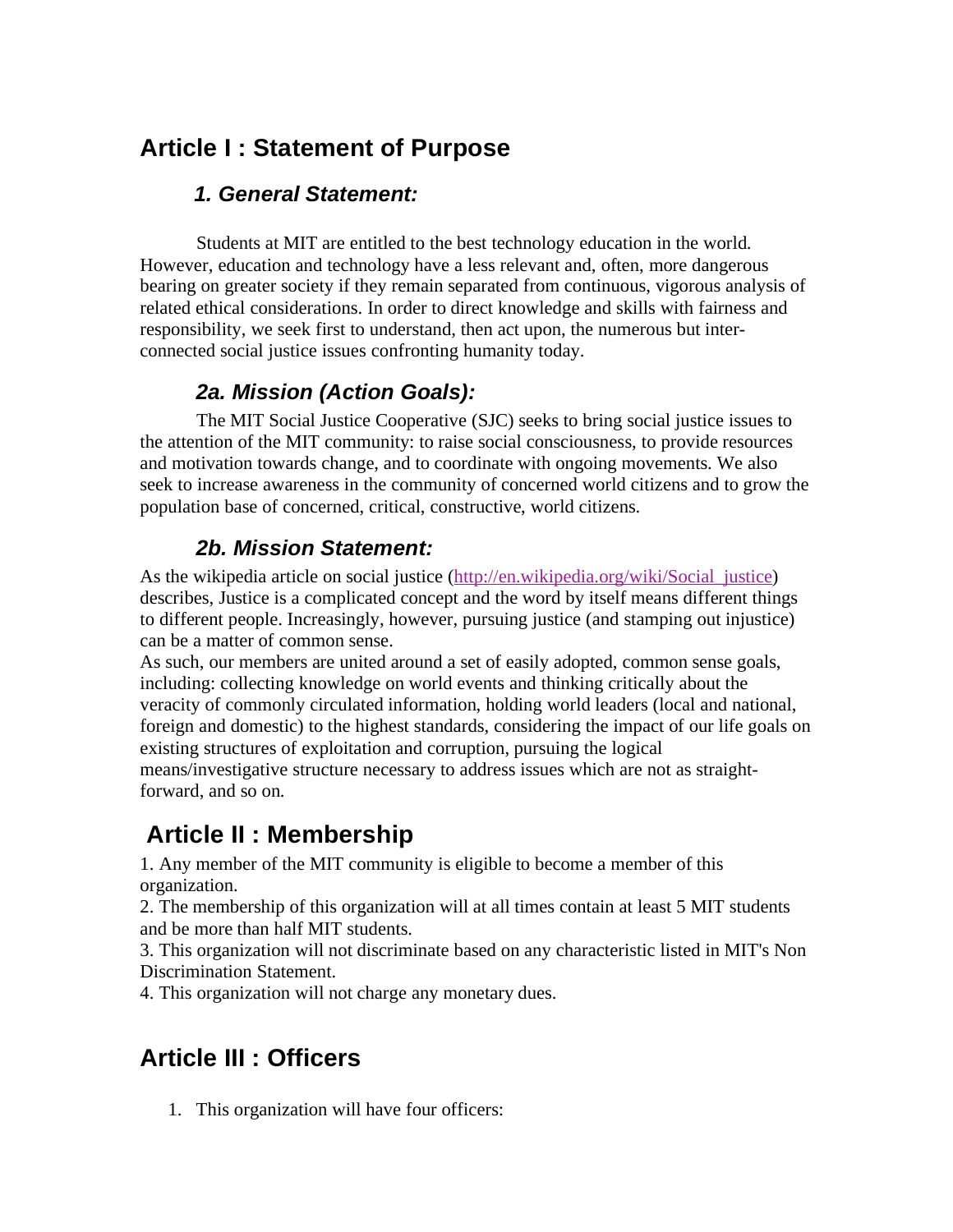- a. President
	- i. The president shall be the official representative of the group to outside media and off-campus organizations.
		- 1. The president will, as necessary, delegate members to attend off-campus meetings and grow other off-campus connections.
	- ii. The president will call and preside over general meetings, in order to coordinate between projects, check on progress, share news and organizational developments, etc.
		- 1. The president will delegate this duty as necessary.
- b. Internal Relations Officer
	- i. The IR officer will keep and grow a list of collaborating and interested MIT organizations and information for their primary contact persons/executive board.
	- ii. The IR officer and president will cooperate to invite a variety of groups to cosponsor events, brainstorm issues, and tackle world problems.
	- iii. The IR officer will be familiar with MIT policy as well as ASA requirements and meetings.
	- iv. The IR officer will cultivate a relationship with members of the MIT administration, inviting them to events, brainstorming sessions, and so forth.
- c. Publicity Officer
	- i. The publicity officer will manage signs and posters for event publicity and work with IR Officer to publicize events to the MIT community.
	- ii. The publicity officer will undertake or delegate website maintenance and make sure the website is up to snuff, aesthetically.
- d. Treasurer
	- i. The treasurer shall be responsible for the finances of the group.
	- ii. The treasurer is required to sign the SJC's checks/vouchers
- e. Unassociated duties
	- i. Projects will arise and leadership will be established organically or, when there is any question, by decision of the president.
	- ii. Each member must undertake to write copious notes at meetings and individually. This is in order to pass on all contacts, purchasing practices, practices learned, ideas considered, etc. for the continuous improvement of the organization.
	- iii. Impromptu meetings may be called by any member of the organization in order to set up a new project or carry out an existing project. To balance efficiency with fraternity, all active members and certainly all officers ought to be invited to project or impromptu meetings, but only a subset of members should be notified that they are expected to show up.